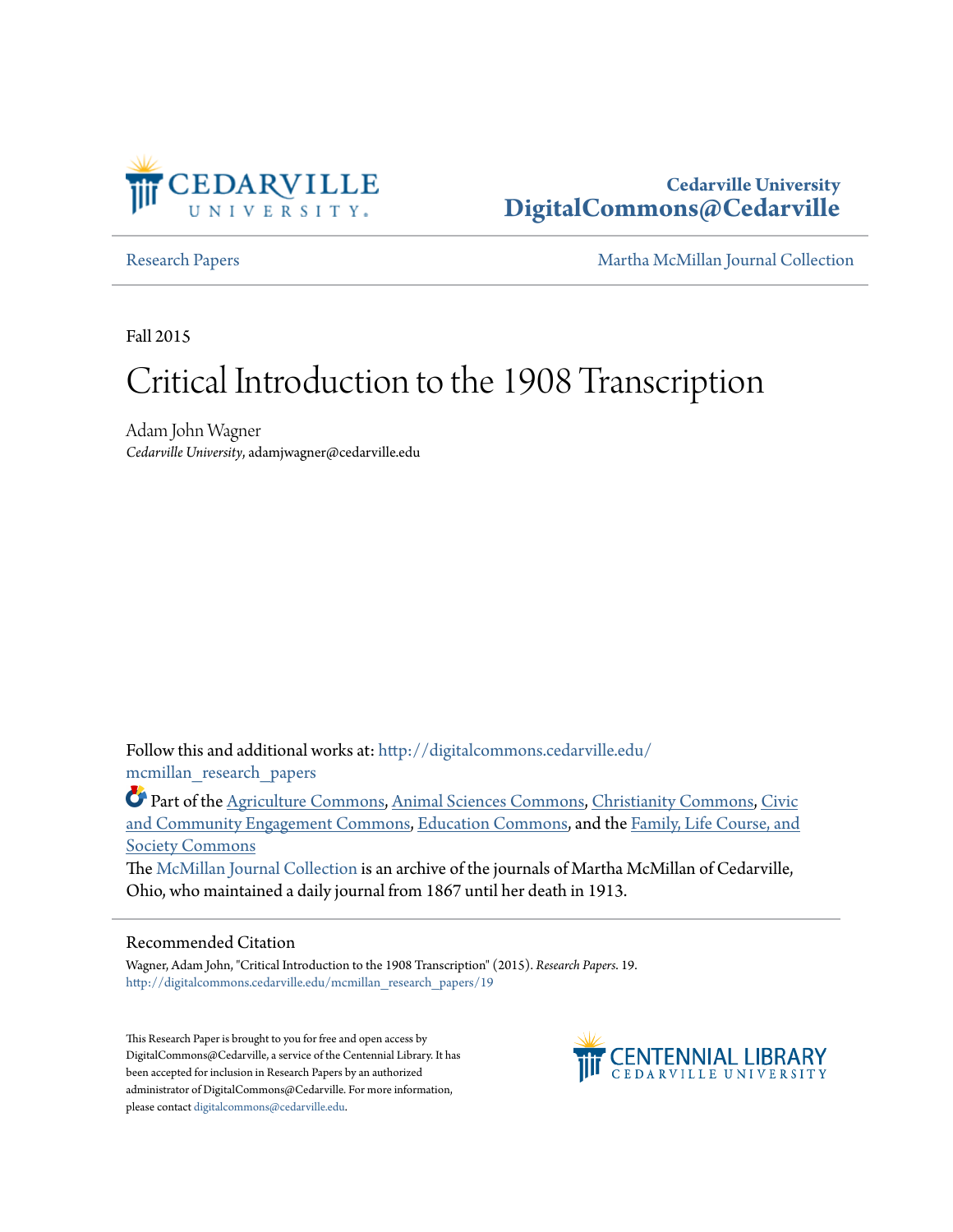#### Adam J. Wagner

Dr. Wood

Archival Recovery Work – Independent Study

22 January 2016

#### Critical Introduction to the 1908 Transcription

A cold, black, winter night with a broken furnace; an overflow of mud blocking a flooded road; a dusty drought during harvest time—all of these dreary scenes depict the difficult year Martha McMillan faced in 1908. Eight years into the twentieth century, all of Martha's children were grown up, and most of them had moved away from home and started their own families. Martha's husband, James, kept busy with duties in town and on the farm. Even though she had a family reunion in early fall, Martha still experienced much loneliness, especially as she and her husband had to leave the family farm in Cedarville, Ohio and move to a new house in the town of Yellow Springs. Martha's 1908 journal, written for public record, details these events in all their sadness, but entries in the back pages of the diary hint at Martha's hopeful approach to the depressing year. The spatial margins of Martha's 1908 journal reveal her God-focused attitude throughout the difficulties of the year, reflecting a uniquely Christian view of early twentieth century life.

One of the unique troubles of Martha's life in 1908 is the harsh weather the small, Ohio town faced, details of daily life Martha records every day in her journal. Martha says the weather on January 8 was "rough and disagreeable," and on January 12, the weather was "too disagreeable to go to church." As February rolls around, conditions worsen: "Heavy rain last night and stormy to day — wind blowing — a hurricane — and very cold all day — and dark and stormy evening [...] a terrible <u>rough</u> weather to night" (February 1). On February 2, the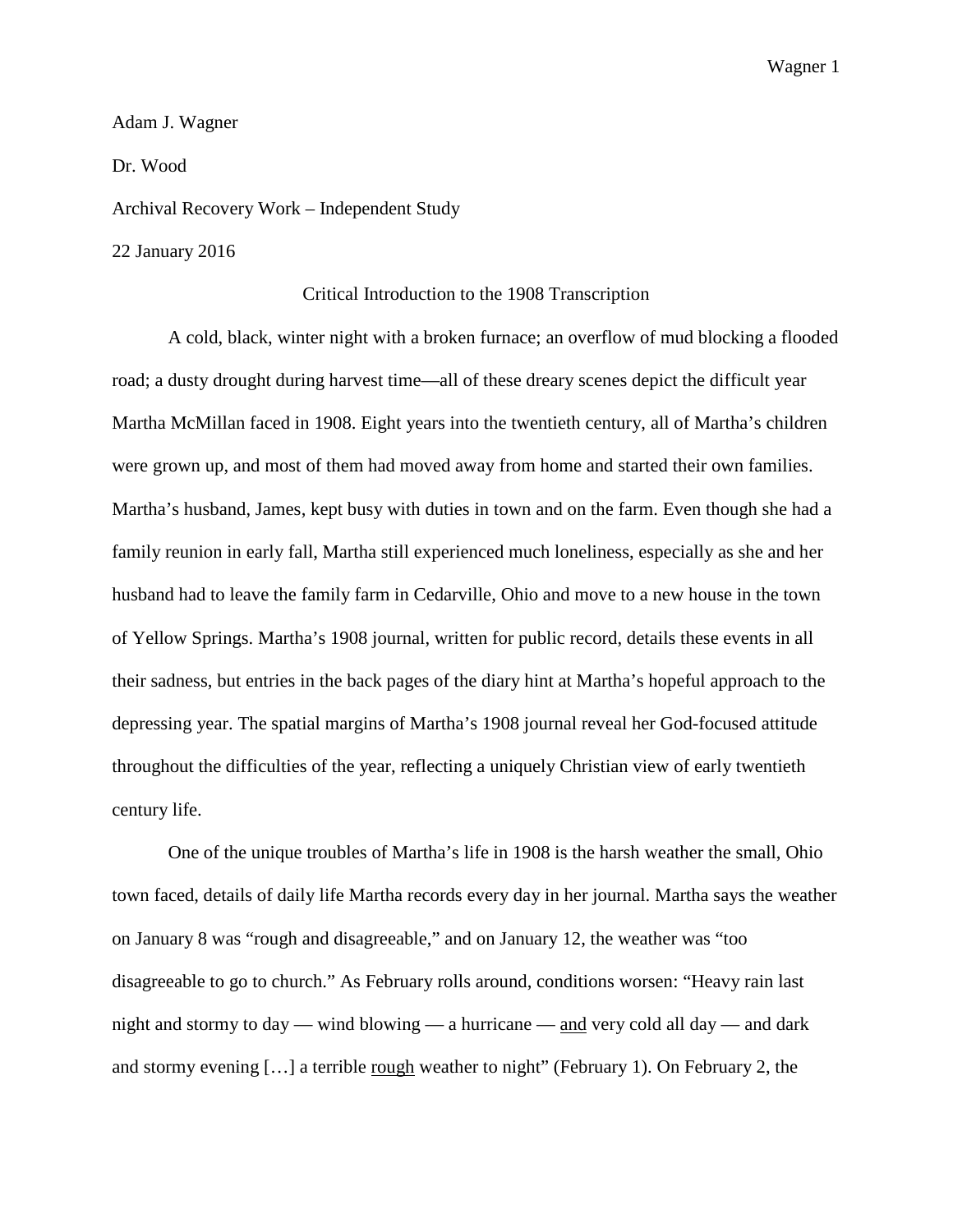McMillan's furnace broke down; Martha records, "Another cold day — below zero this morning. We had quite an experience last night — the furnace froze and has gone to wreck this morning. It was such a severe day — that none of us went to church." In a life on the farm when the conveniences of technology were not yet developed, a broken furnace was disastrous for a family in the middle of a cold winter. "Harry North and his furnace man" repair the broken furnace a few days later, but in the cold nights in between, Martha and her family were "keeping close to the fire" (February 4, 5). As winter melted into spring, "heavy rain" poured over Cedarville, increasing the amount of mud on the dirt roads (March 3). On March 4, Martha uses repetition and underlining to emphasize the prevalence of the rain and muck: "Mud. Mud." The weather continued its unfavorable nature into the spring, and on the morning of June 1 it was "Bordering on frost." The fall of this year turned "very dusty and dry," and throughout August and September a state of drought, or as Martha calls it, "drouth," occurred. There are many lovely and beautiful days in 1908 also—but the extremeness of the broken furnace during winter, the muddy floods of spring, and the drouth of fall were abnormal and unfavorable weather patterns that produced hardship for Martha and her community.

In addition to the uncomplimentary weather throughout the year, Martha and her family also faced difficulties on the farm. In June, the prime season when chickens grow and lay eggs, many of the McMillan's chicks died unexpectedly. On June 6, she writes, "we have been having some losses among the little chickens — very serious losses." A few weeks later, she records the total amount that died: "I counted the chickens last night since they have stopped dying — since I greased the little ones the 1<sup>st</sup> of June 132 died <del>There are one hundred</del> There were 171 left of the original 300 & counting all the little chickens we have on hands to day makes 24" (June 16). Not only did animals face loss, but the McMillan farm produce also suffered. During harvest time in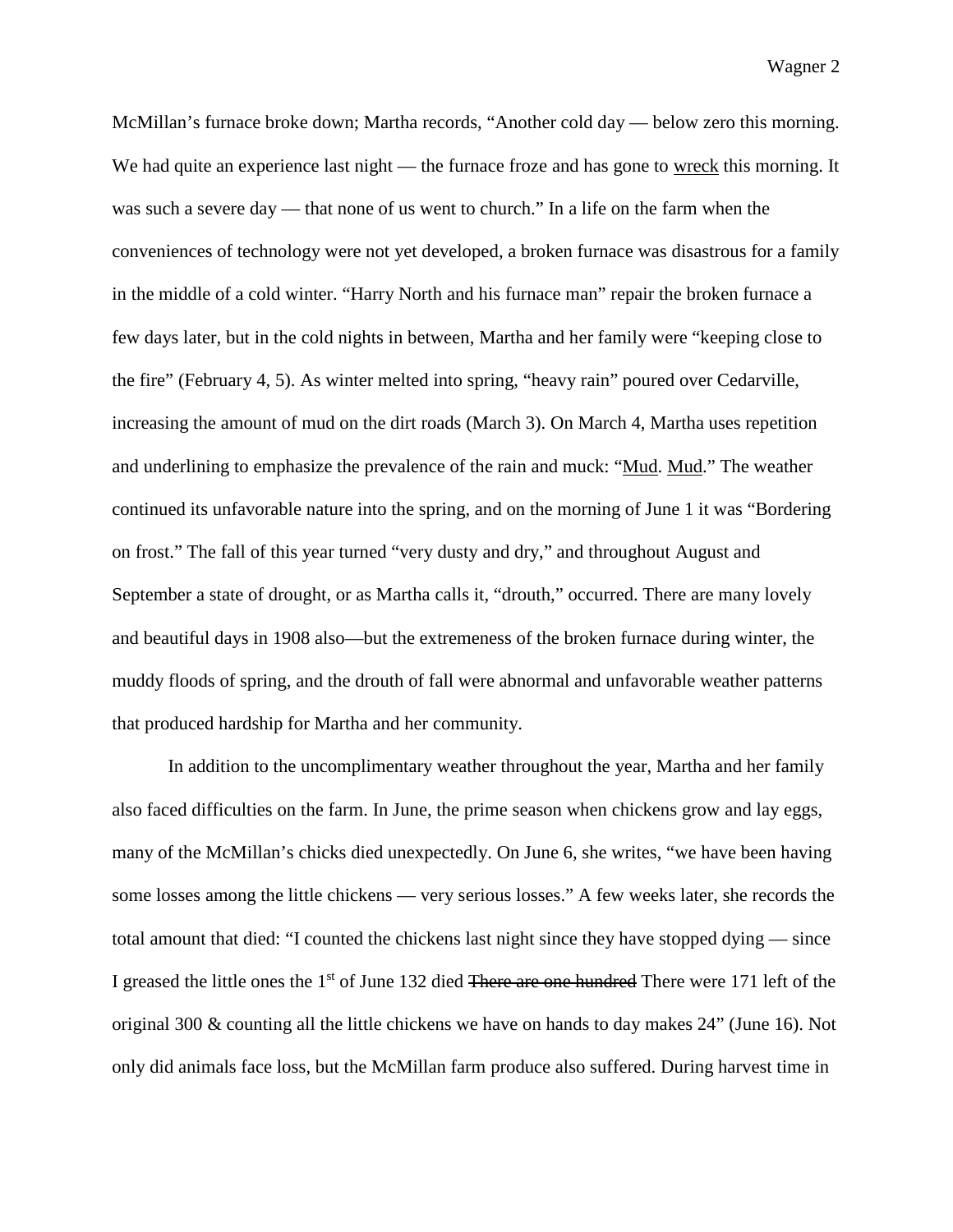October, Martha states, "Irvin gathered the entire crop of apples which was half a bushel. Apples a failure this year" (October 16). Half of bushel of apples for the entire season's crop is a feeble amount, and Martha's short sentences and underlines reveal the frustration she faced.

Sickness and death were extremely prevalent in Martha's life in 1908. Many times Martha finds herself on "the sick-list," and she does not go to church for three months because of feeling unwell (March 15). Martha's son Homer became seriously ill in January, and she writes, "We are feeling very uneasy about him" (January 3). Because the health sciences were still an evolving discipline at the time, doctors did not have strong diagnoses or medicines to help others. Many times, such weak treatment led to death, which fills Martha's community in 1908. Martha records at least ten specific deaths throughout the journal, including her own Uncle John Murdock (January 14). Martha writes that he passed away "very suddenly" after he and his wife were on the "sick-list."

Finally, as is a theme in Martha's other journals, she appears quite lonely throughout the difficult year. After her Uncle John Murdock passes away, Martha writes this beautiful but somber reflection: "[John] passed quietly away almost immediately to awaken up in heaven, to change his rags of earth for the beautiful robe of heaven – How glorious – It is the ones who are left that are the lonely ones" (January 14). As people in her community continue to die around her, Martha remains alive and lonely. In August and September, the McMillans invite all their children and respective families to stay with them at their farmhouse one last time before the move. However, when everyone begins to travel back home, Martha is filled with an intense loneliness. On September 2, the day when Fanny's husband Mr. McKenzie leaves, Martha writes, "I do feel lonely tonight." A few days later when Fanny and her children leave, Martha records, "It certainly does feel like breaking up camp today and this evening, there is not any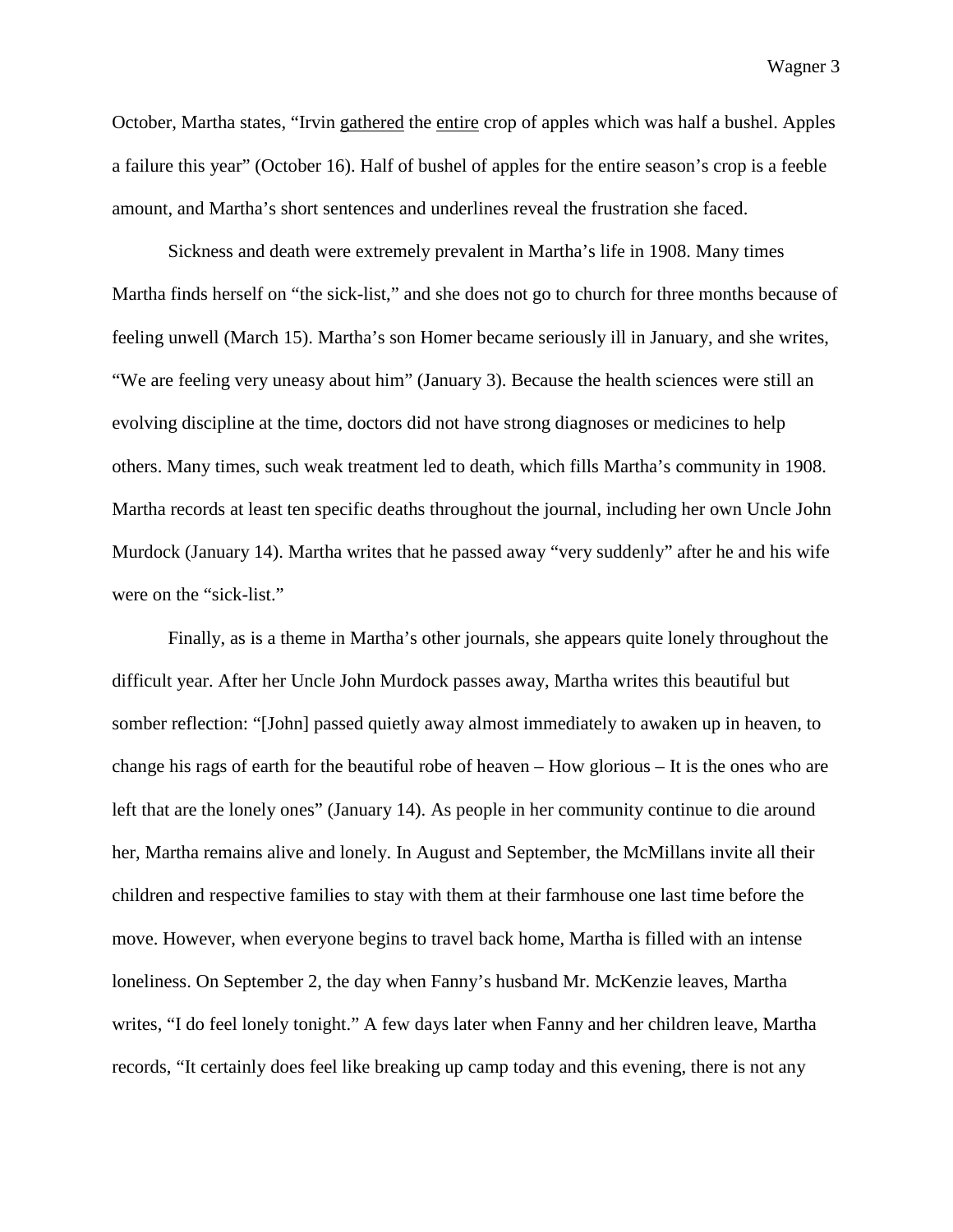disguising the fact that we are indeed lonely, but parting belongs to earth — may we all without the loss of one awaken in the morning and be all together in the 'Sweet by and by.'" (September 4). Martha feels intense waves of loneliness at the departure of and separation from her family. Overall, dreary seasons of suffering consume Martha's year and outweigh the easier years of her past.

For readers to understand Martha's 1908 journal and the year's difficulties clearly, the historical context of Martha's life, specifically the view of diary literature, is critical. Typical for women's lives in the nineteenth century, journals like Martha were "semi-public documents intended to be read by an audience," unlike contemporary, private diaries (Culley 3). In *A Day at a Time: The Diary Literature of American Women from 1764 to the Present*, scholar Margo Culley emphasizes, "Women diarists in particular wrote as family and community historians" (4). Against the modern-day stereotype of women journaling their private thoughts and emotions, women in the nineteenth-century wrote to record "the births, deaths, illnesses, visits, travel, marriages, work, and unusual occurrences that made up the fabric of their lives (4). The variety of life, especially for a busy farmer's wife, a mother, a political advocate, and a faithful Christian, gave Martha daily inspiration to record her life's happenings for future family members or readers. Lynn Z. Bloom, in her essay "'I Write for Myself and Strangers': Private Diaries as Public Documents," writes, "the public diarist's range of subjects is potentially infinite, generated by the writer's response to her world, varied and variegated, including not only people and events but her reading and intellectual and philosophical speculations" (28). Even though nineteenth-century women primarily wrote journals for a public audience, they could not avoid occasional bias in writing; indeed, it is impossible to remove personal voice and subjectivity completely from any kind of writing.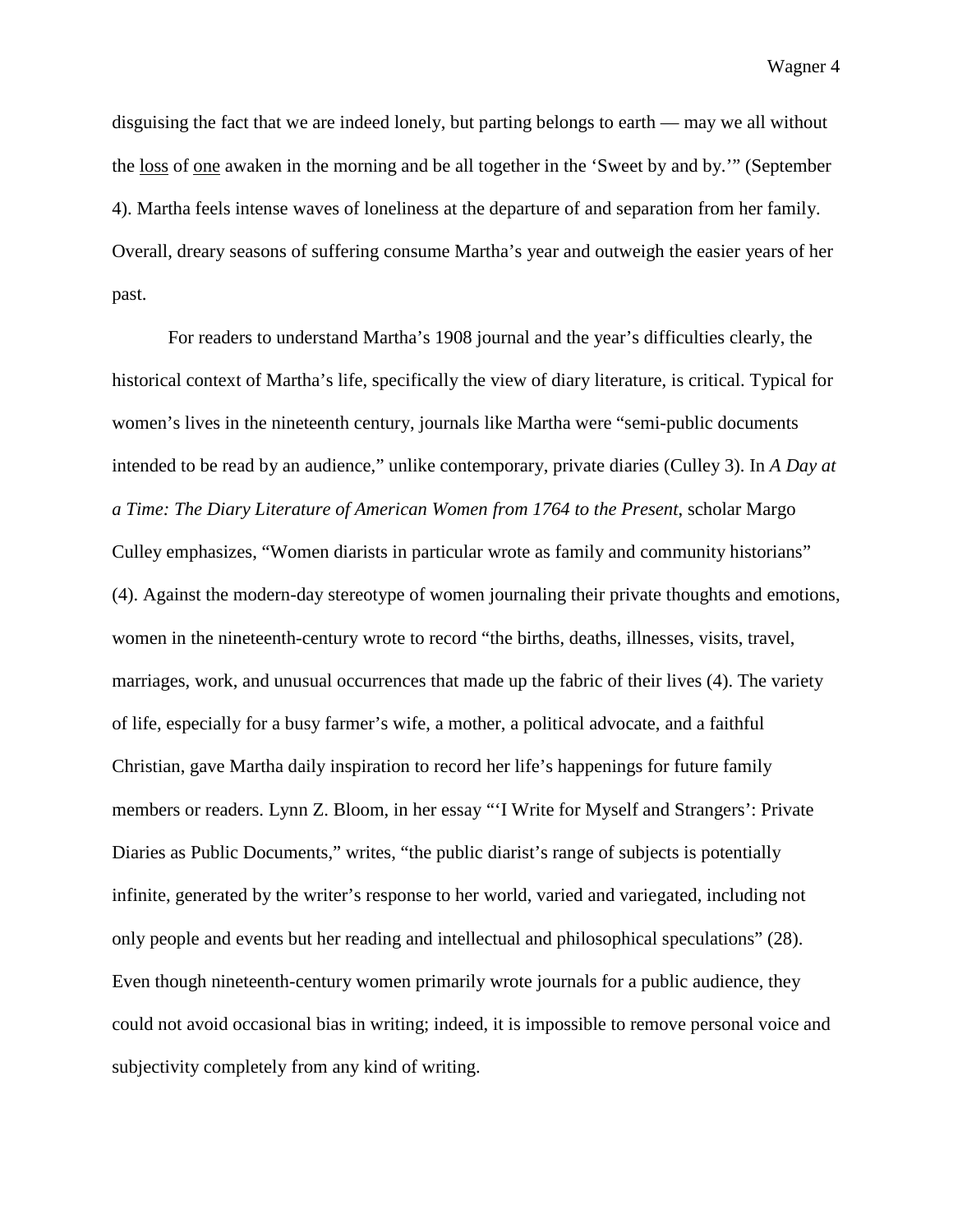As America moved into the twentieth century, journal conventions for women began to change. Culley states, "changing ideas of the self, influenced by romanticism, the industrial revolution, and the 'discovery' of the unconscious contributed to changes in the content and the function of the diary" (3-4). The "modern idea of the secular diary" included more "selfcenteredness" and inner probing of thoughts and emotions, and women's journal writing became more personal (Culley 4). The additional inclusion of private words reflected greater female subjectivity in women's diary literature. The transition of journal conventions from the nineteenth into the twentieth century is evident in Martha's journals, as readers note increased personal information in Martha's 1908 journal than her past diaries in the late 1800s.

Readers can observe a combination of semi-public writing and Martha's subjectivity in her 1908 journal, especially in its physical layout. Literary spatial theory measures not only the meaning of space in a text's story but also in the actual, physical space of a text itself, especially in diary literature. In her essay "Textual Boundaries: Space in Nineteenth-Century Women's Manuscript Diaries," scholar Cynthia A. Huff discusses space in physical texts: "space is more than just a dichotomy between inner and outer. Rather, space is socially and culturally constructed and reflects our ideas about how we interact within a culture and how that culture influences us" (123). As society affects and changes human life, people use physical space to reflect their ideas and emotions. Literary archivists can use theoretical spatial readings to interpret women's diaries, especially for a journal like Martha's, which occupies a unique historical space because of its transition between the nineteenth and twentieth centuries. Huff states, "Nineteenth-century […] women's manuscript diaries are just an ideological site of contestation, a space" (125). Since women began to drift away from public writing to more personal journaling during the transition between the nineteenth and the twentieth centuries, the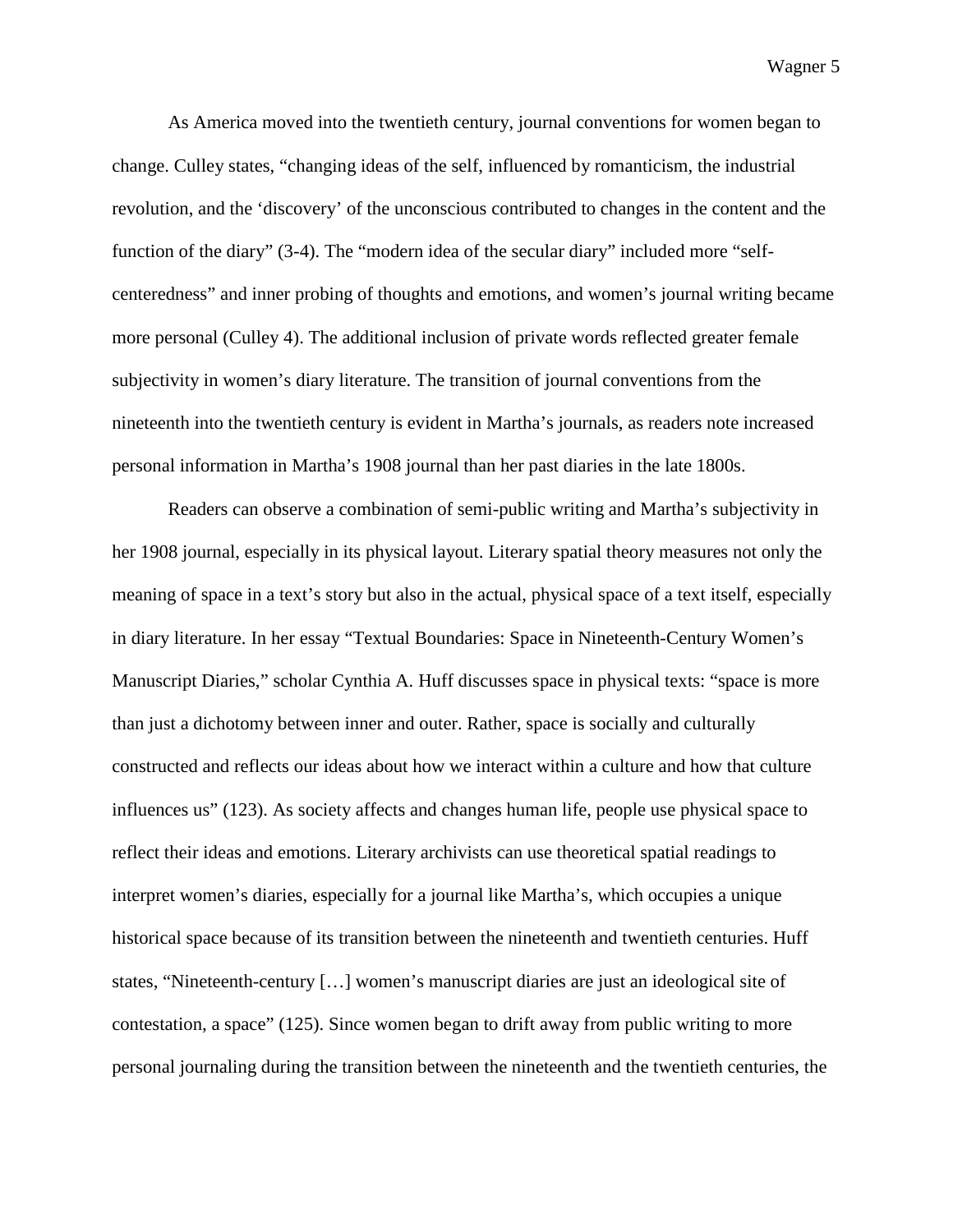space of women's physical diaries reflect their ideologies; so, the physical space of Martha's 1908 journal informs her inner thoughts and feelings. Huff asks, "How does the inclusion of extratextual material, such as drawings, newspaper clippings, official letters, and other's poems and observations modify or extend the spatial boundaries of the diarist's written account?" (124). These specific extratextual materials Huff identifies are helpful in analyzing Martha's uniquely written and spaced journal.

But how do the extratextual, spatial aspects of life writing factor into Martha's 1908 journal? The answer lies in the margins. Literary theory frequently emphasizes the marginalized, groups of people whom those in power passively define and objectify. However, people are not alone on the margins—texts can be also be marginalized, like Martha's journal itself, or even more specifically, writing that may occur in the literal margins of a journal. If Culley is correct that the nature of women's writing in diaries was shifting from the nineteenth century to the twentieth century, Martha could be including more personal opinions and subjectivity, versus objective, semi-public information, into the physical margins of her journal. Foundationally, journal and diary spatial theory allows readers to interpret the entirety of the journal through the lens of these marginal writings.

The literal and metaphorical device of margins is key to understanding the spatial layout of Martha's 1908 diary. From the journal's first page, Martha records her year day by day in chronological order. When she moves from Cedarville to Yellow Springs in mid-November, she ends the journal, leaving many blank pages untouched by her pen. However, the very last page of the journal and its back cover contain random writings that do not align with Martha's daily recordings. Martha noted the date when she recorded all of these marginal quotations—so why did Martha write these in the back of her journal and not on the actual days she records them?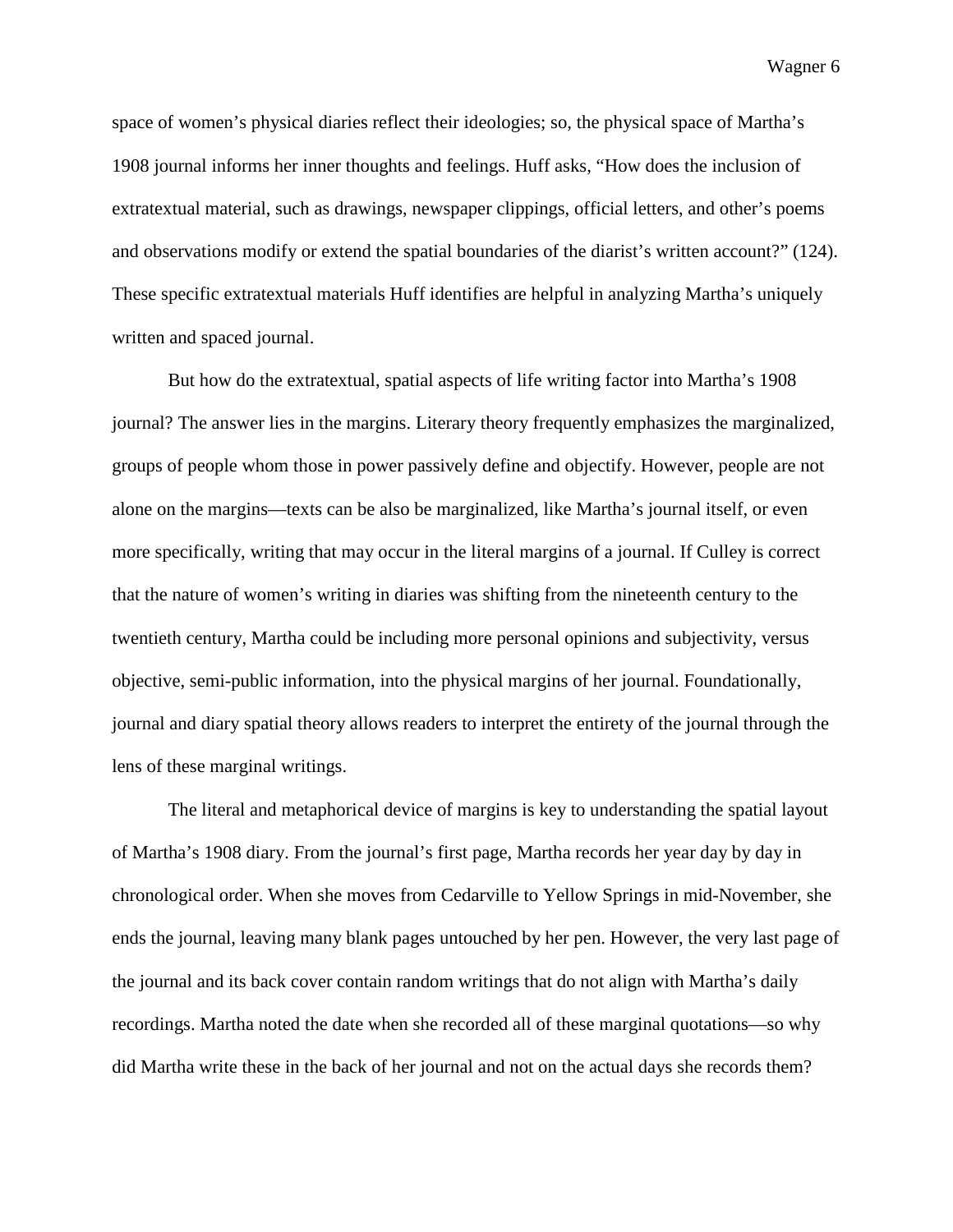Although the majority of Martha's year contained many hardships, the margins of her 1908 journal reveal her hope in God and her others-focused attitude through the whole of the year's difficulties.

The first quotation in the back cover of the diary is from a novel titled *The Wheel of Life,*  by Ellen Glasgow. Originally published in 1906, *The Wheel of Life* tells a story about "domestic unhappiness and tangled love affairs," and the book faced negative reviews from critics and readers (Wagner 36). However, Glasgow was a popular writer during the early twentieth century, so it is plausible that Martha read her work and enjoyed the book enough to quote it in her own writing. The beginning of the section Martha quotes describes a man, Roger Adams, pitying his friends. Martha writes, "'They seek for happiness but it is mine,' he thought. And because they seek it first, it will keep away from them forever. It is not to be found in pleasure, nor in the desire of any object, nor in the fulfillment of any love — for I, who have none of these things, am happier than they" (McMillan 301). In her underlines, Martha is clearly emphasizing the meaning of the passage: one does not find happiness in simple pleasure, objects, or love. The character of Roger apparently has none of these things, but he is happier than his friends are. Indicated by her quotation and her underlining, Martha may have felt similar to Roger's happiness, despite his lack of pleasure, material possessions, or fulfilled love.

After Martha's quotation of Glasgow, she goes on to write Christian-related sayings in the margins of her journal. One line states, "Thou art the God of the sea and its perils; / of the land and its sorrows" (McMillan 302). She also emphasizes the importance of good deeds to others and quotes her family friend Potter: "A good deed rings like a bell through heaven" (302). Martha also offers a prayer to God and writes, "O God help me to think my thoughts after thee" (302). Finally, she records a quotation from Reverend F.B. Meyers, a Presbyterian pastor who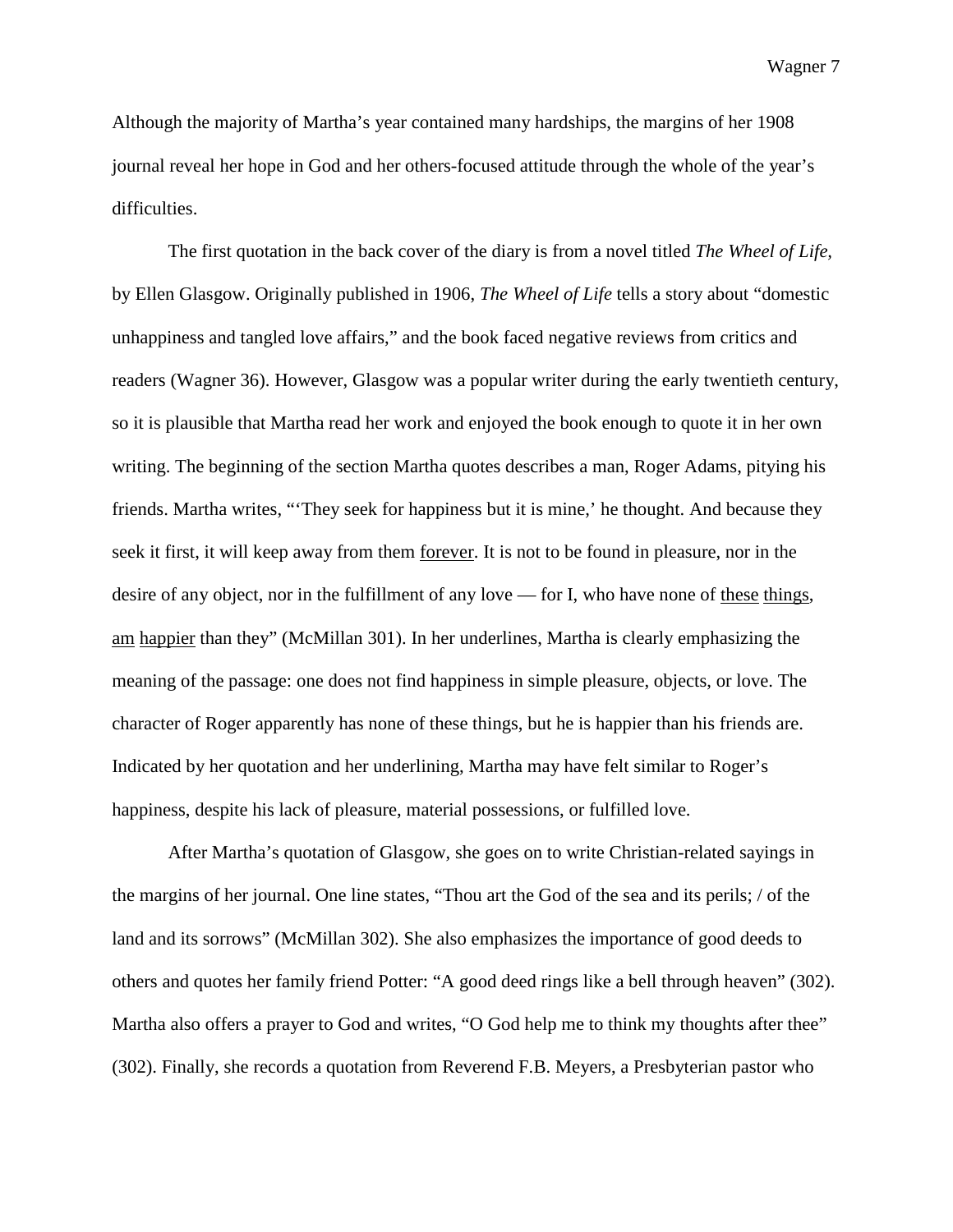might have visited her church. Martha writes these important words on the back cover of her

### journal:

"when you are doubtful as to your courses, submit your judgment absolutely to the spirit of God, and ask him to shut every door against you but the right one. In the meantime continue along the path which you have been treading. It is in front of you; pursue it. Abide in the calling in which you were called. Keep on as you are, unless you are clearly told to do something else. Expect to have as clear a door out as you had in: and if there is no indication to the contrary consider the absence of indication as the indication of God's will that you are on his track" (McMillan, journal emphasis included).

Meyer's powerful sermon advice to pursue God's guidance and trust in his sovereign leading was significant enough for Martha to remember and record. Through all of these Christian quotations, Martha establishes a few important themes: God's sovereignty in life's difficulties, a plea to think like Him, and an emphasis on the importance of good acts to other people.

The marginal quotations in the back of the journal, in addition to other extratextual pieces of writing in her diary, help interpret the difficulties of Martha's year. One specific example occurs after the page with the June 10 entry, where Martha inserts a newspaper clipping entitled "Clover Tea for the Blood," in which a writer to an editor discusses the healing effects of clover tea for one's health. Despite the public recordings of Martha's and others' sicknesses, her insertion of this note inside her journal shows the active hope she maintained through illness. In regards to her farm troubles, one can interpret them with the journal's marginal quotations—even though the farm did not reap its normal amount of apples and lost many chicks, the Glasgow quote reveals that Martha believed happiness lies outside of possessions. Similarly, amidst farm troubles, sickness, and death, Martha believed in the truth that Reverend Meyers spoke: Christians should trust in God's sovereignty and follow his guidance. Similarly, Martha also treats all her neighbors and friends with love, believing in the promise that doing good toward others will result in spiritual fulfillment. Martha includes a note with a white, bookmark ribbon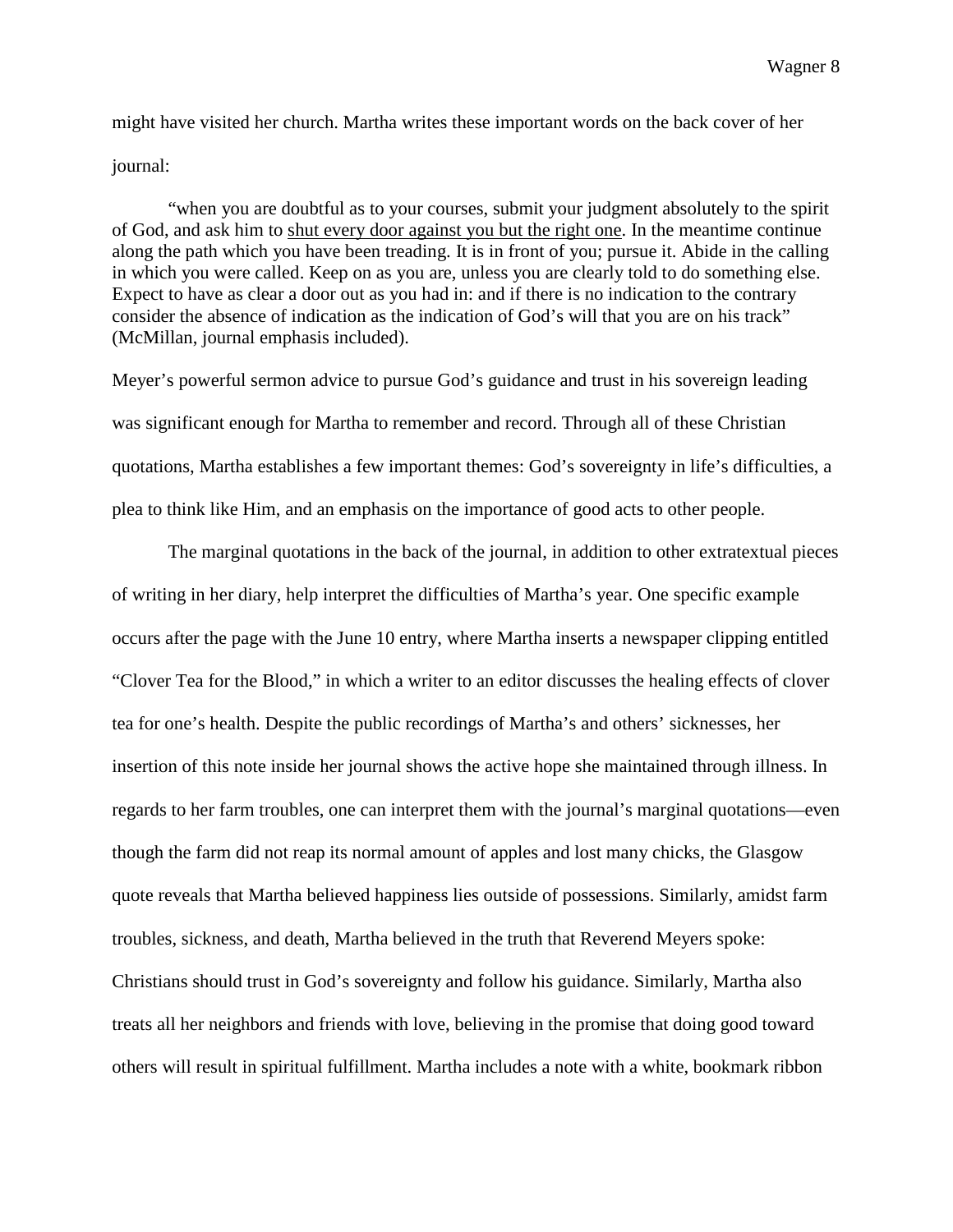after the page on the March 18 entry; the bookmark quotes Revelation 22:14 from the Bible, emphasizing the importance of following God's commandments to gain eternal life. The quotations in the back of Martha's journal and the other extratextual notes she includes between the journal's pages emphasize the God-centered focus Martha has throughout all the troubles of the year.

The troubles of Martha's year culminate in her move from Cedarville to Yellow Springs, symbolic of a great life shift for Martha and the uncertain direction for her future. On September 14, Martha reveals that they are searching for a new home to which to move: "This afternoon Clara and Isabel at the Y. Springs to look after a house for us. They came back very much delighted — found a furnished house." Researchers of Martha's life assume that because all of Martha's children were grown up and she and James were getting old, it was too much work to maintain the farm and remain there. On October 9, Martha remembers the 41<sup>st</sup> anniversary of living at the farm: "It is 41 years this morning, 1867-1908, since Mother McMillan and Aunt's Jane and Jeanette and Matt left here and went to Cedarville and Mr. Mc. and I took up our abode at this old plantation, and have held the fort ever since." However, after she says this, Martha ponders on the brevity of time and the speed of life, writing, "As the old hymn reads — 'Our live as a dream, our time as a stream — how quickly our years glide by.' Everything seems to be pointing to eternity." Martha's move away from the McMillan farmhouse continues on October 29, the day of Clayton's and Jason's marriages, and she reflects, "How strange to think that these boys and girls have indeed left the Old Home Nest to go out to make homes for themselves where they will work out the great problems of their lives." The brevity of time and the presence of eternity consume Martha's thoughts and increase her loneliness during her last months at home. Martha even ends the journal on the day they move, November 9, and does not finish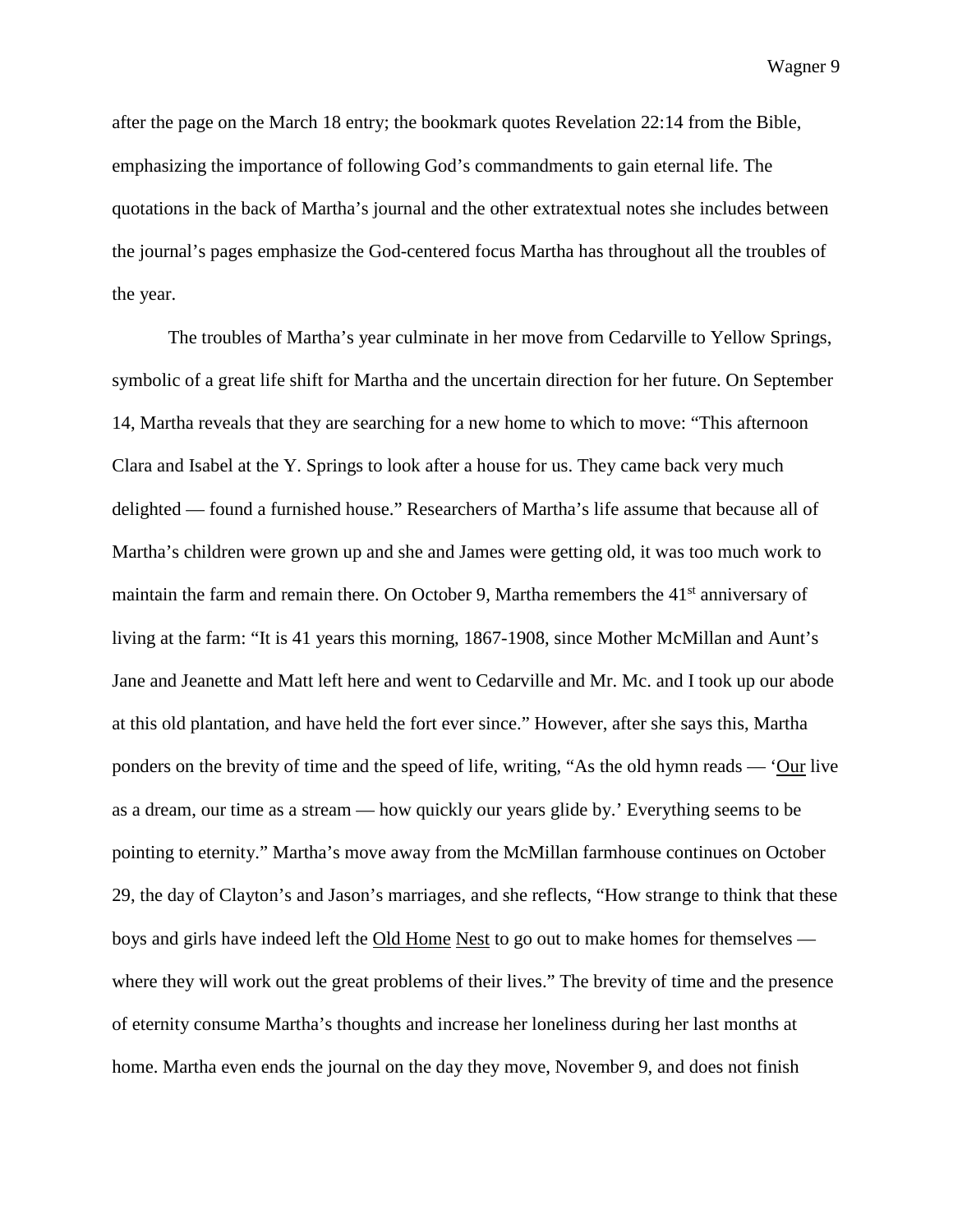recording the year in this diary—a huge spatial symbol of the fragmentation she felt as domestic meaning faded away. As her life moved into the twentieth century, her home, the symbol of her old nineteenth-century life, was no longer a strong presence in her life; Martha's move away from her solid, centered life to a unfamiliar space left her feeling fragmented.

Yet, like all of Martha's other troubles, the margins of her 1908 journal help interpret her God-centered attitude and complete trust in His sovereignty throughout the challenges she faced. In her last 1908 entry on November 10, Martha writes, "This afternoon the order was for us — to leave the old and depart to our new home at the Yellow Springs — it was the farthest from our plans for we really felt we were of such importance the old plantation could not run without us – but when we arose and obeyed the call, this feeling vanished." Her thoughts about the move perfectly reflect the quotation she recorded in the back of the journal from Rev. Meyers: even if God closes a door, keep following the path He lays out in life and trust in His guidance and sovereignty. Although Martha wrote that quote months before her move, she still applies its wisdom to the Yellow Springs move, and Martha feels secure in God's plan. Like always, eternity is on Martha's mind even in the sadness and suddenness of leaving her old house: "Now since we are here and the old home left the change seems so sudden — I wonder if this is not something like the change will be when we leave here (this world) and go to that other home up yonder — I mean in point of suddenness — but not in brightness — and glory and in triumph never" (November 10). Fixing her eyes on her Christian hope of Heaven, Martha copes with the sudden loss of her home with the promise of a greater, Heavenly home where she will truly feel free and fulfilled in community. The final words of Martha's journal are bittersweet, and although readers may see them as the culmination of a year's worth of suffering, the marginal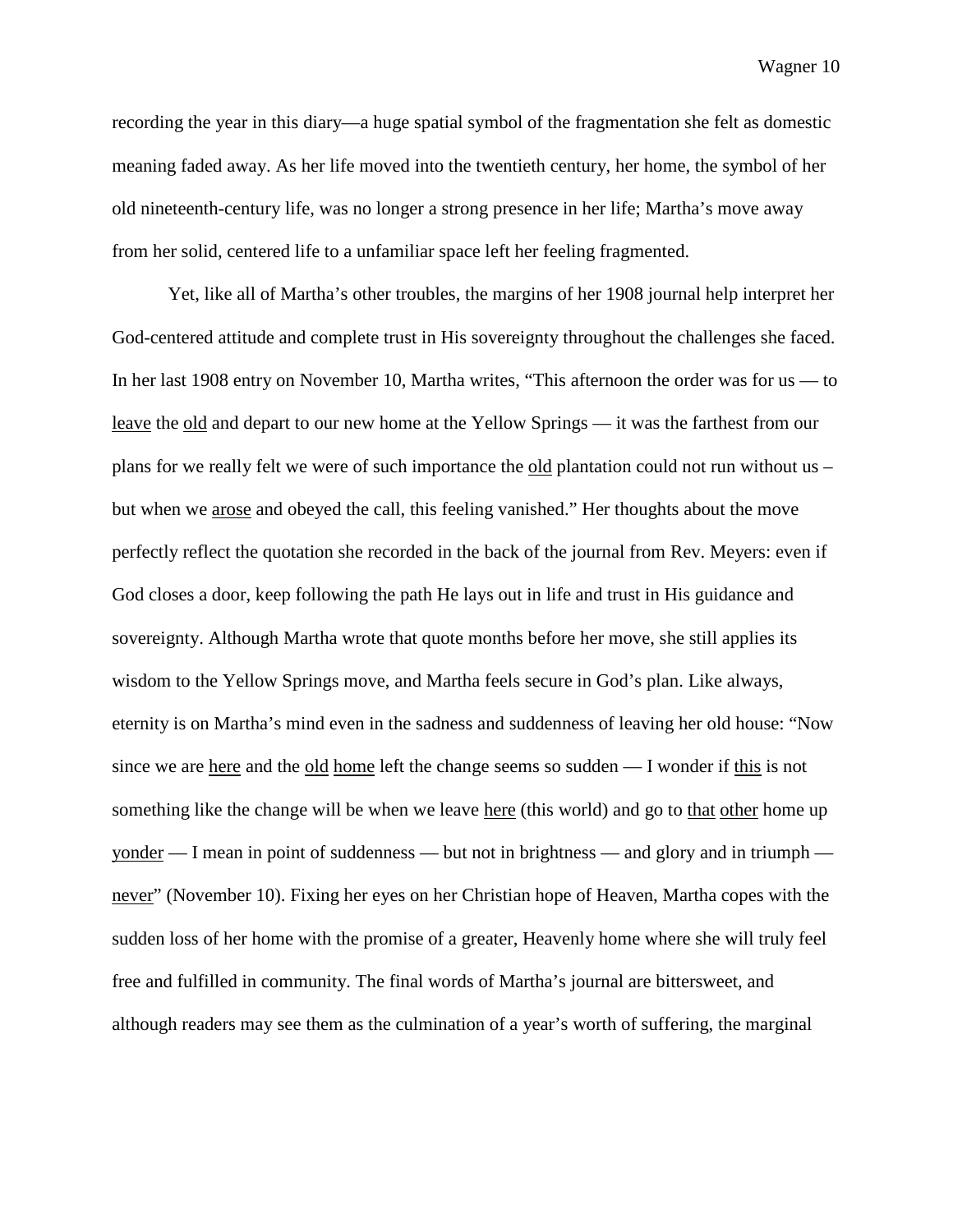quotations of the journal help readers interpret Martha's final, poetic words as another

opportunity to express her Christian faith through life's troubles:

"I have kept this books [*sic*] through all the days and months and years since January fifteenth 1867 — 41 years — 10 months and four days — The happenings of our family at the old Home on the pike near Cedarville, Ohio — Many have been the changes in that time — A family has come and gone and tonight are scattered here and there — far and near — May we not hope and pray — that in the evening we may all be gathered home — into that glorious and beautiful city of God —

Now this is the end — the book is closed — forever and it came sooner than I thought — "where the tree of life is blooming meet me there, Farewell & Farwell" (November 10)."

Naturally, these troubles do not comprise Martha's entire year—like any ordinary life,

she faced "ups and downs" every day (September 22). However, when interpreted through a

spatial lens, readers can see the unique Christian hope that seeps through every experience

Martha encounters. Truly, she is an example of a strong, Christian woman, and shows how to

apply Biblical promises practically—which many times become cliché to believers—in daily

challenges. Martha's 1908 journal, aside from the many other themes and historical insights it

reveals, ultimately reveals a unique Christian perspective amidst a rapidly changing twentieth

century American culture. Martha expresses this theme beautifully on November 9: "It is well

for us not to forget the great things God does for us — and to express our gratitude and thanks."